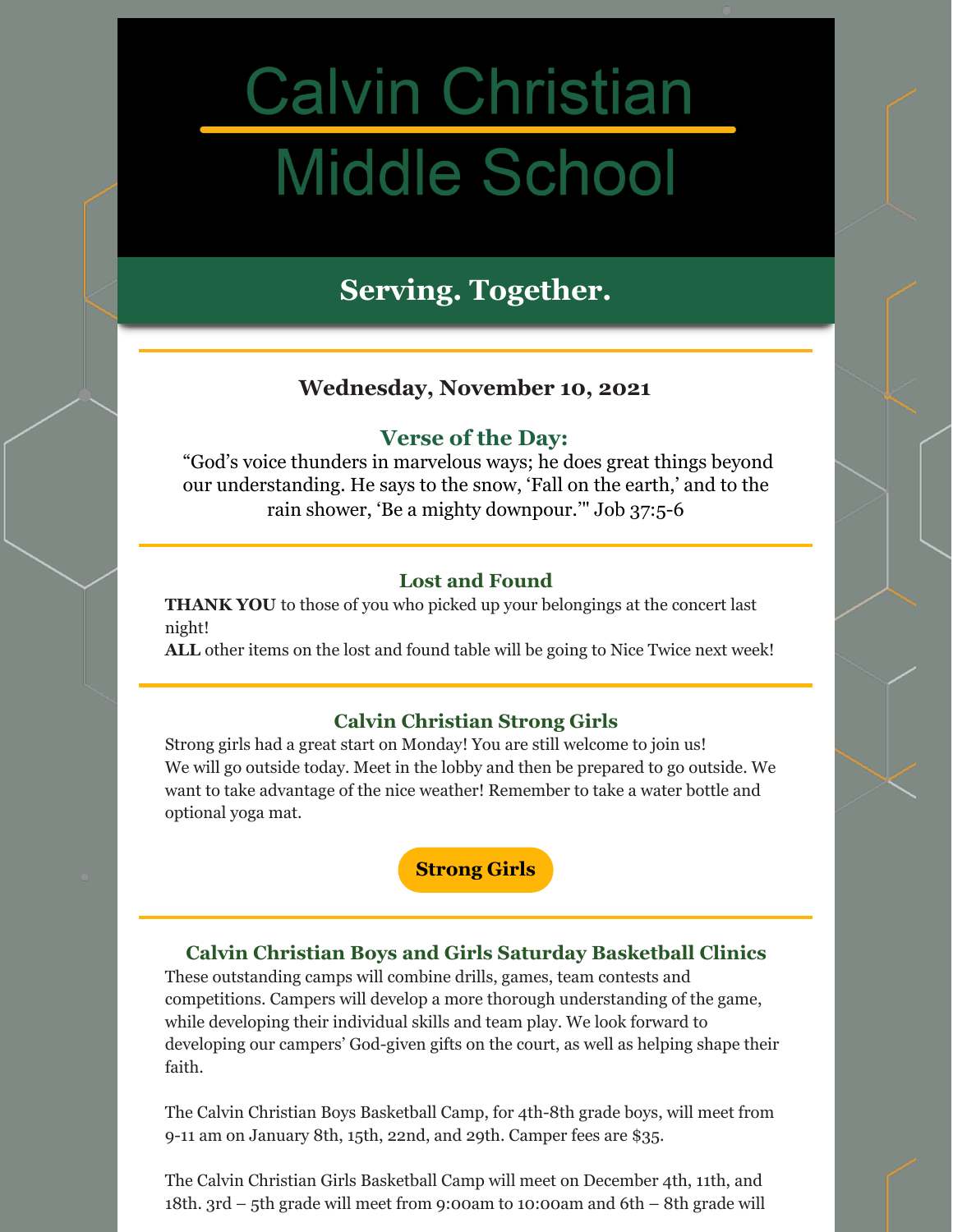meet from 10:00am to 11:30am. This is a free camp!

#### **Basketball camp [registration](https://www.gosquires.org/camps-events/)**

#### **Music Boosters--this Thursday!**

Parents are invited to attend the GCCS Music Boosters meeting on Thursday night, November 11th, at 7:00p.m. in CCHS band room (Room 73).

### **CCHS High School Play Sense and Sensibility THIS WEEK!**

The Calvin Dramatic Society is excited to present the lively and comic adaptation of Jane Austen's *Sense and Sensibility*. This adaptation of the classic novel was a hit off Broadway for its unique use of movement, modern music, and storytelling as the entire set was on wheels. It also focused on the humorous elements of the story without losing the heart of the original. Fun for the whole family.

Performances: November 11 and 12 at 7:30 p.m.

November 13th at 5:00 p.m.

Location: Learning Commons

**Free tickets for 8th grade students,** but you still need to get a ticket at the site below and show ID at the door.

## **Play [Tickets](https://www.eventbrite.com/e/calvin-christian-presents-sense-and-sensibility-tickets-193795215707)**

#### **Discounted Ski Passes**

Save money on your ski adventures! We will once again be selling ski club passes to Bittersweet Ski Resort. The sale will run until November 15th. Forms may be returned to the office.

## **Ski Pass [Information](https://gccsski.weebly.com/) and Forms**

#### **Soccer Intramurals**

**11/11**: Single elimination bracket will begin!

#### **MS Athletic News and Notes**

All games are at 4:00pm unless otherwise noted. [Directions](https://www.gosquires.org/sports/middle-school-sports/locations/) to other schools

Link to sports [schedules](https://www.gosquires.org/sports/middle-school-sports/schedule/)(this will be updated as we are given the information) *Subject to change due to gym availability, weather etc*

#### **7th grade Boys Basketball**

11/10 @ Jenison Chr, Bus 3:20 pm 11/11 Hope Chr, Home 11/15 Practice 2:45-4:30 11/16 Dutton Chr, Home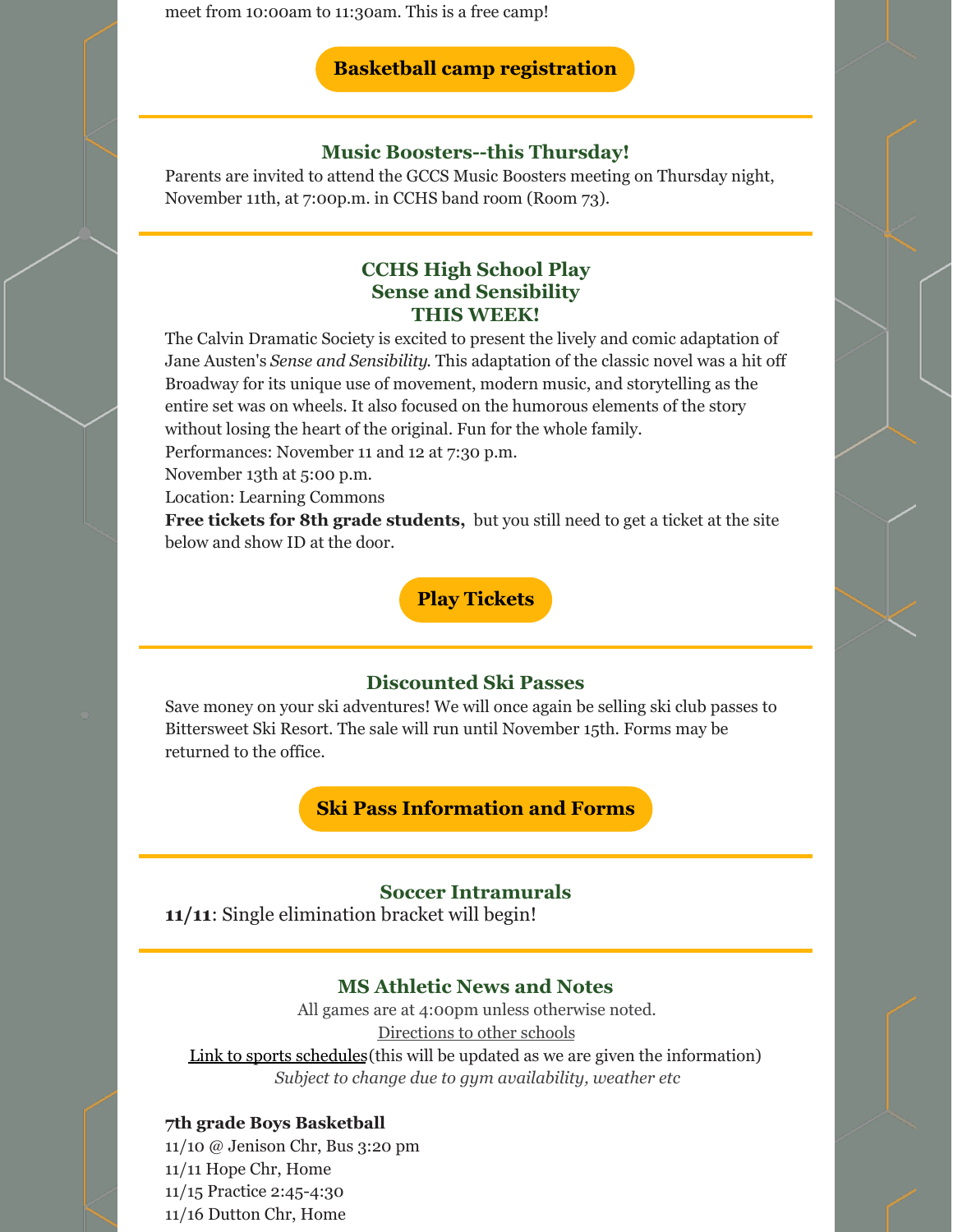11/18 Adams Chr, Home **8th grade Boys Basketball** 11/10 Jenison Chr, Home 11/11 @ Hope Chr, Bus 3;15 pm 11/16 @ Heritage Chr 5:15 pm, NO Bus 11/17 @ Dutton Chr, Bus 2:45 pm 11/19 Zeeland Chr, Home

#### **CALENDAR**

11/11 - 11/12 CCHS Play 7:30pm 11/13 - CCHS Play 5:00pm 11/20 - MSBOA Solo and Ensemble Festival 11/24-11/26 No School - Thanksgiving Break

#### **Requested Announcements:**

#### **Protect Young Eyes Presentation:**

Ivanrest Church is hosting a series of presentations by Protect Young Eyes this school year and would love to have the families of GCCS aware of the opportunity. Ivanrest Church will be hosting presentations throughout the 2021-2022 school year:

- November 11 4 Layers of Digital Protection
- December 9 The Big 4: Snapchat, Instagram, TikTok, and YouTube
- January 13 Top Digital Safety Tips and Tricks
- February 10 Mental Health, Tech & Our Kids
- March 10 Pornography Harms & Hopes

Each presentation will begin at 7:00 PM and they are being offered at no cost to attendees. We do ask anyone who plans to attend to register [\(https://www.eventbrite.com/e/the-digital-culture-of-kids-sponsored-by-ivanrest](https://r20.rs6.net/tn.jsp?f=001iEOd8JxoNt3DAQ2zv792eHZogJT-LB8_2jqB-6yA8zmx0H2D2SmGPuja8763ZS-lCRRpnYWG_Qrh93u62nD__9T7VX21gk9qJ2Dhy2RtOxzo9eetOzUzT5hJu-okZ2kPYNHz6TApTPJnbVxYYAEwNYtoM2O10Xg0sDhcGzNJ-PVaTShQI2pKdD00r7XsGeb-8YPSsF-A-YhUPM9SSCBem7LFeDlldmCLUfqKEg81iBZCls1dmHiJNa2rez7ZyW9C&c=vRYcugJ8HSjtYryal0ak06iRU8EYiYq6VLEJRUyB5-_UlWwhF1KktA==&ch=KPR5WcFqrqnRIHfcCrJrmN7113VcIoCR3D4UmQhDcg6J-5oioLBsoA==)church-tickets-174523463377) so we can appropriately plan.

#### **Mel Trotter Mission Thanksgiving Meal Service Opportunity:**

Mel Trotter could use your help this Thanksgiving. They serve hundreds of meals to individuals and families each Thanksgiving. Several different time frames and job options are available.

**[Thanksgiving](https://www.ticketfalcon.com/e/2021thanksgiving/) meal help**

#### **Swimming Clinic:**

Hosted through Grandville Age Group Swimming:

Saturday mornings Oct 30-Nov 20.

**Age Group Swim Information:** Grandville Community Ed is excited to welcome our new Aquatics Director and Age Group Swim Coach, Michaela (Rookus) Schuitema. Please see the attached for more information and registration. (Evals are November 15 and practices start November 29)

**Age [Group](https://files.constantcontact.com/9f9c2db7501/f8103028-c81c-4c54-84c9-9229d08b0b26.pdf) Swim Info Swim [Clinic](https://files.constantcontact.com/9f9c2db7501/9cf51de5-9877-4ac9-bc28-d08d2d77fe6a.pdf) Info**